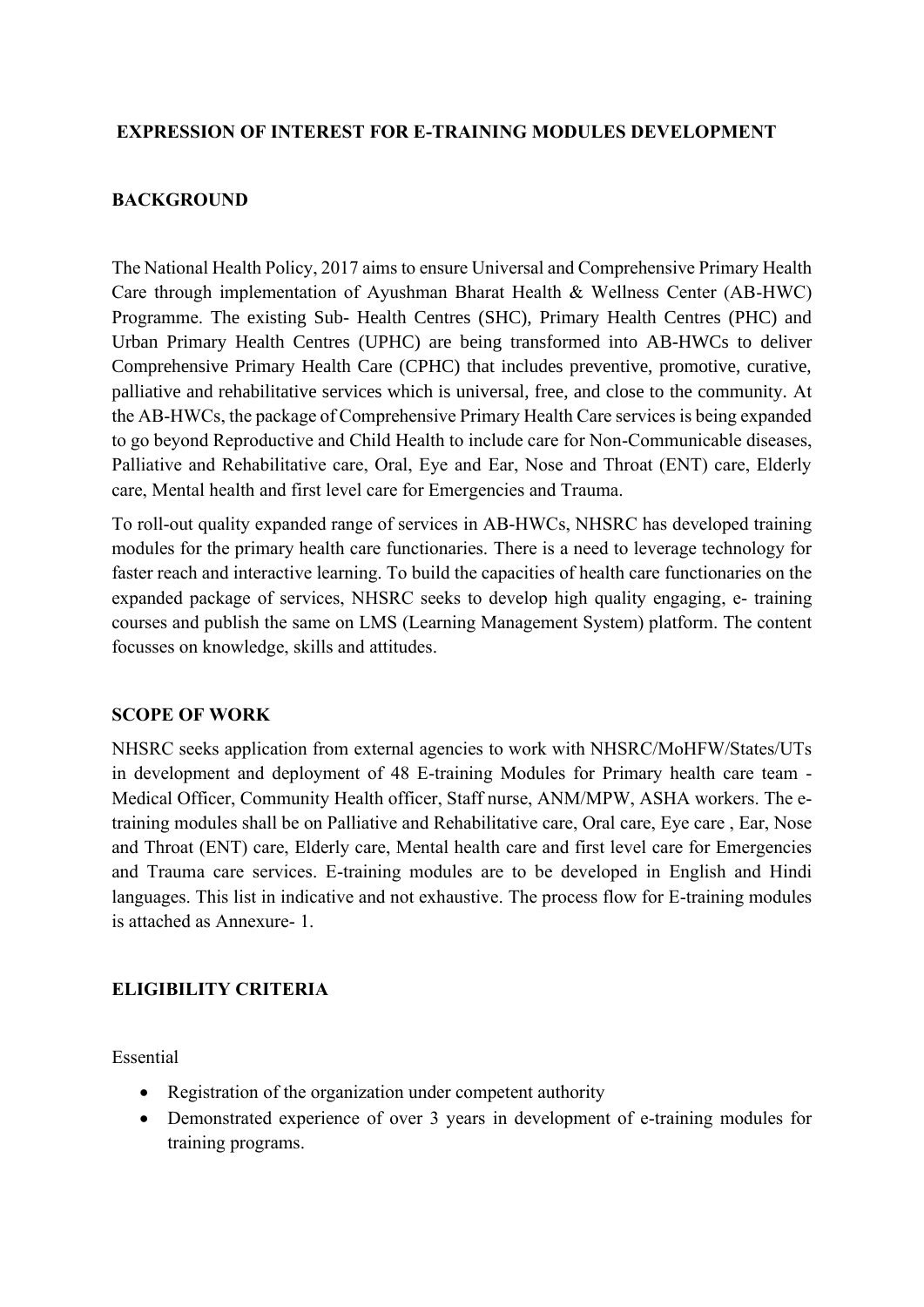- Demonstrated experience and strong understanding of the Learning management systems.
- Experience in the health sector.
- The agency should not have been debarred or blacklisted by the Central or State Government / PSUs/ bilateral and multilateral or UN agency ever in the past. A certificate to this effect is to be submitted by the Agency duly signed by the Organization's Authorized person.

Desirable

- Experience in training and capacity building of health functionaries
- An understanding of public health system of India

## **TIMELINE**

• The timeline for completion of development and deployment of e-training modules on LMS will be 6 months till 12 AM Midnight 25/10/2022.

## **SELECTION PROCESS**

• Agencies will be shortlisted based on the QCBS mechanism in which 70% weightage will be given to the technical quote and 30% weightage to the financial quote as per norms mentioned in GFR-17

## **Interested Organisations are requested to submit letters of interest along with following documents**

- a) Registration of agency/organisation
- b) Registration of the organisation under section 80G and 12 A of IT Act
- c) Annual audit report of last 3 years including funding/financial sources
- d) Technical quote for e-training modules development should include the following:
	- Background of the organization, nature of organization, Organogram with the team capacity,
	- Past Experience in development of e-training modules/ any other training modules, demonstration of the necessary skill mix, past experience of budgets handled
	- Proposal for the development of 48 e-training modules with details of team composition, methodology, quality control and assurance measure, and timelines.
- e) Financial quote should include detailed budgetary requirements for 48 e-training (37 English and 11 Hindi) modules development.

The last date for receipt of applications is **17thApril 2022** . Interested organisations may submit their applications with above mentioned letters by sending email to [nhsrc.india@gmail.com.](http://nhsrc.india@gmail.com)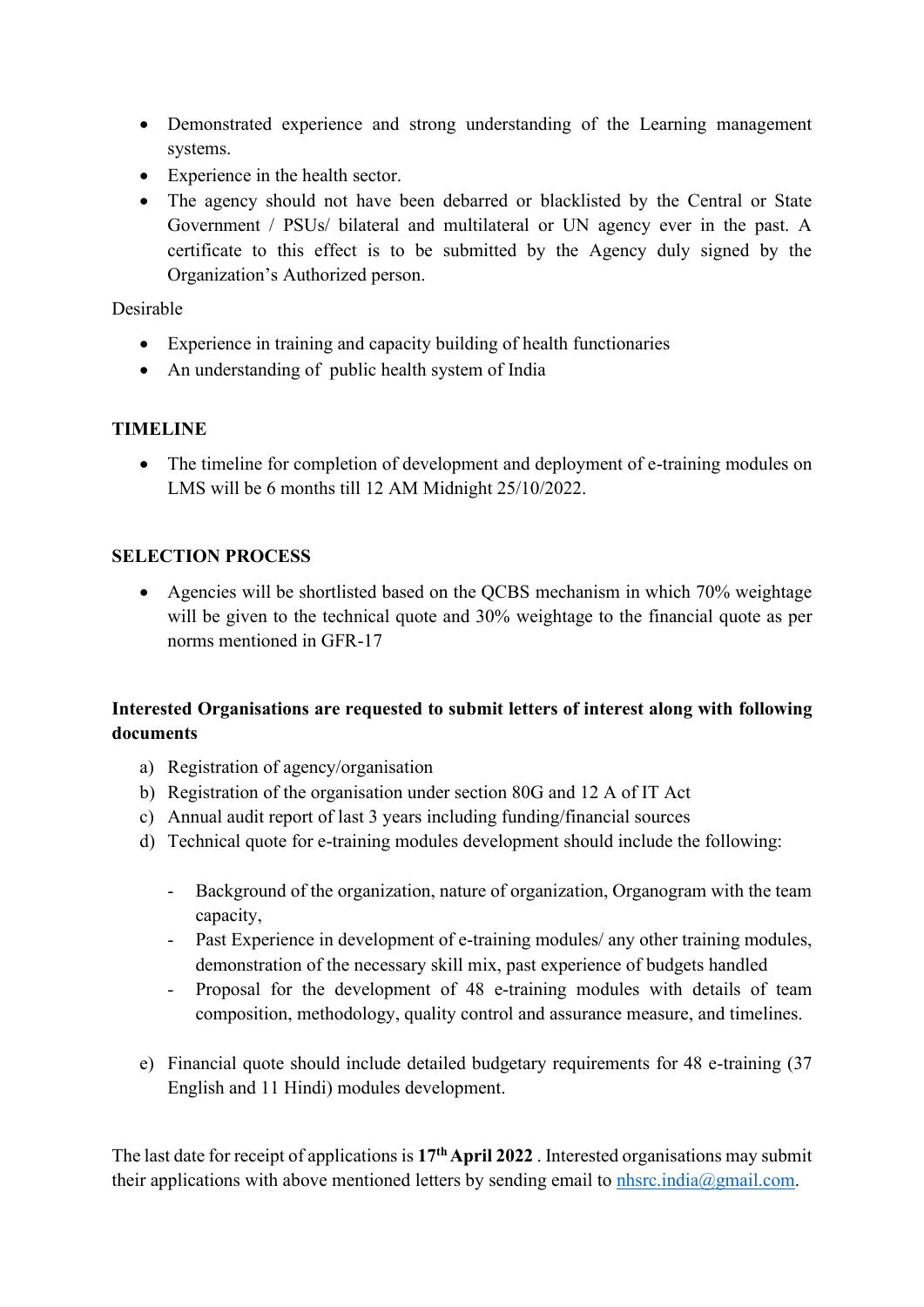# **ANNEXURE- 1: PROCESS FLOW FOR E-TRAINING MODULES English Videos**

| Sl no          | <b>Process flow</b>                                         |
|----------------|-------------------------------------------------------------|
| 1              | PPT Development using NHSRC Training module                 |
| 2              | Review of PPT by NHSRC Team and incorporating changes       |
| 3              | Video script development                                    |
| 4              | Review of Script by NHSRC team and incorporating changes    |
| 5              | Illustration development and incorporating them in the ppt. |
| 6              | Development of animated character                           |
| $\overline{7}$ | Development of Voice- over                                  |
| 8              | Video development                                           |
| 9              | Review of video by NHSRC team and incorporating changes     |
| 10             | <b>SCROM</b> compliance                                     |
| 11             | Final Deployment on designated Learning Management System   |

# **Hindi Videos**

| Sl no | <b>Process flow</b>                                           |
|-------|---------------------------------------------------------------|
|       | Translation of ppt and script                                 |
|       | Review of translation by NHSRC team and incorporating changes |
|       | Development of Voice-over                                     |
|       | Video development                                             |
|       | Review of video by NHSRC team and incorporating changes       |